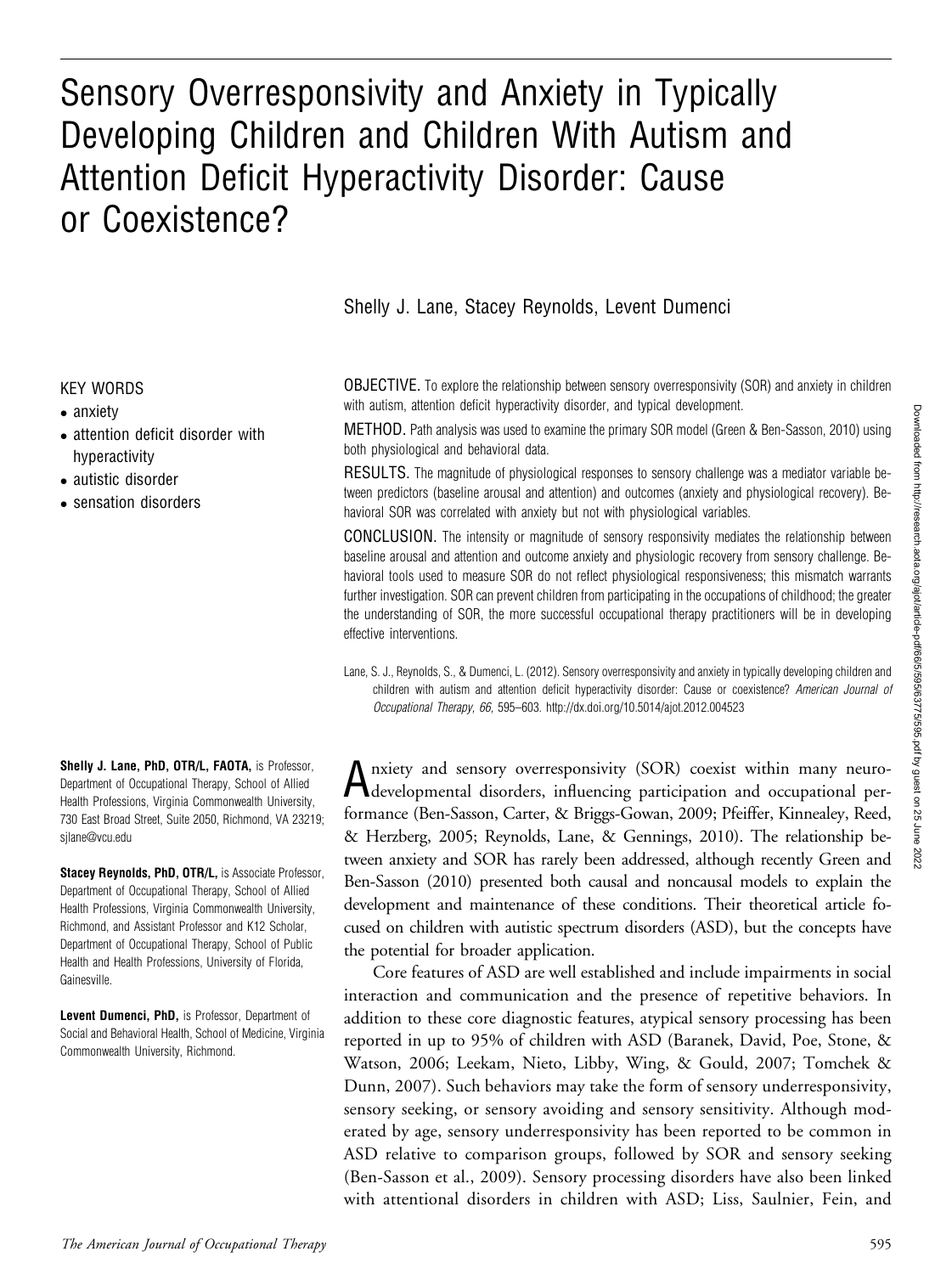Kinsbourne (2006) identified a cluster of children with ASD, SOR, and attentional overfocusing and a cluster with ASD, sensory underresponsivity, and sensory seeking.

Coupled with these hallmark signs of ASD are comorbidities, among which are anxiety disorders. Reviews of the coexistence of ASD and anxiety disorders have concluded that among children and youth with ASD, anxiety disorders are highly prevalent, clinically significant, and varied as to specific type of anxiety disorder (MacNeil, Lopes, & Minnes, 2009; White, Oswald, Ollendick, & Scahill, 2009). Pfeiffer and colleagues (2005) identified a link between sensory sensitivity and anxiety in children and teens with Asperger syndrome, a finding that was paralleled by a population study of Japanese children (Tsuji et al., 2009). Recent work by Joosten and Bundy (2010) suggested that children with ASD and intellectual disability demonstrated SOR that likely contributed to increased anxiety. This provides an interesting backdrop for understanding the potential link between ASD and anxiety, but the populations investigated by these two groups of researchers represent ends of the ASD spectrum. Thus, the link between anxiety and SOR for children with ASD continues to require further examination.

Although the diagnostic group of ASD remains of prominent interest to researchers and clinicians alike, the coexistence of and potential relationship between anxiety and sensory processing disorders is also of interest in children with other diagnoses. Approximately 25% of children with attention deficit hyperactivity disorder (ADHD) also have anxiety disorder, a rate that is elevated when ADHD is seen in conjunction with conduct or oppositional defiant disorders (Abikoff, 2002; Jensen et al., 2001; Pliszka, 2003; Schatz & Rostain, 2006). Moreover, a subgroup of children with ADHD can be identified as having comorbid SOR with elevated levels of anxiety (Reynolds & Lane, 2009). Behaviorally, children with ADHD have been reported to have difficulties in all areas of sensory modulation (sensory overresponsiveness, sensory underresponsiveness, sensory seeking) and in their emotional responses to sensation (Dunn & Bennett, 2002; Kalpogianni, 2002; Lane, Reynolds, & Thacker, 2010; Yochman, Parush, & Ornoy, 2004). Physiologically, children with ADHD may demonstrate elevated levels of electrodermal response to the initial presentation of sensory stimuli (orienting response; Mangeot et al., 2001) during the Sensory Challenge Protocol (SCP; Miller, Reisman, McIntosh, & Simon, 2001), and children with ADHD with and without tactile overresponsivity have shown different electroencephalogram patterns in response to touch (Parush, Sohmer, Steinberg, & Kaitz, 2007).

A link between anxiety and SOR, possibly related to faulty information processing, has previously been proposed (Ayres, 1972; Johnson, 1975). In seeking a better understanding of this relationship, Green and Ben-Sasson (2010) proposed three models worthy of further study: (1) anxiety caused by, or a symptom of, SOR (primary anxiety model); (2) SOR caused by, or a symptom of, anxiety (primary SOR model); and (3) the presence of both anxiety and SOR, linked by way of another factor (noncausal model). Work from our lab suggests that physiological (electrodermal activity [EDA]) and neuroendocrine (salivary cortisol) responses to challenging sensory stimulation may have a modulatory role in the development and/or perpetuation of anxiety-related behavior (Reynolds et al., 2010; Lane et al., 2010). Therefore, we tested the primary SOR model using physiological and neuroendocrine data from our laboratory. Although this model was originally proposed for children with ASD, we used data collected on children for whom the SOR–anxiety link has been proposed: children with ASD, children with ADHD, and typically developing children (TYP).

### Method

### **Participants**

The Virginia Commonwealth University Institutional Review Board approved all investigations in the Sensory Processing and Stress Evaluation (SPASE) Lab before participant recruitment began. Data for the current study are from participants in two separate studies in the SPASE Lab. Convenience sampling provided participants ages 6–10 yr in one of three groups: ASD, ADHD, or TYP. Children with psychological diagnoses other than ADHD and ASD, significant motor impairments such as cerebral palsy, or any known endocrine or metabolic dysfunctions were excluded. We screened all children for intelligence using a two-subtest battery of the Wechsler Abbreviated Scale of Intelligence (Psychological Corporation, 1999); children needed IQ  $\geq$ 70 to be included. We conducted phone interviews with parents to verify diagnoses and ensure that children met the inclusion criteria. We asked parents of children with ASD to provide a copy of documentation verifying ASD diagnosis (i.e., Autism Diagnostic Interview [Lord et al., 2000] or the Autism Diagnostic Observation Schedule [Lord, Rutter, & Le Couteur, 1994] results). We recruited children with a diagnosis of ADHD under the guidance of the university's division chair in the Department of Psychiatry, who confirmed the diagnosis of ADHD through either formal assessment or interview.

### Procedures

Procedures followed for all participants have been previously reported (Reynolds et al., 2010; Reynolds, Lane,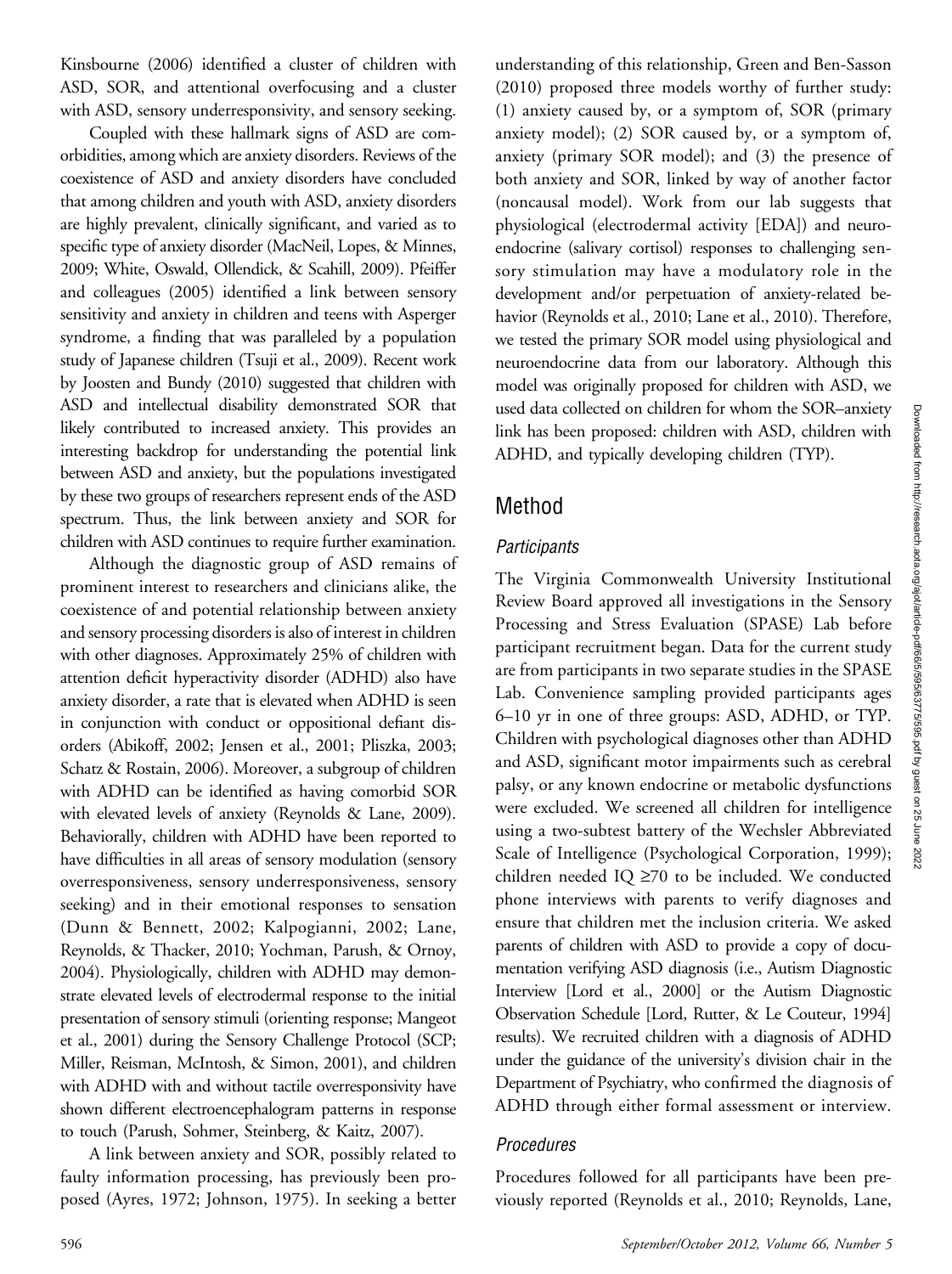& Thacker, 2011). Following telephone screening, we mailed assessment measures, a child information form, and consent forms to parents. We performed the IQ screening before the physiological testing; no child scored <70 on the screening, and so all children were included in the study.

Following the IQ screening, we introduced the children to the SPASE lab, explained the procedures, applied electrodes, and collected baseline saliva samples. Children watched a 6-min clip from the movie Apollo 13 (Grazer & Howard, 1995) to allow time for the electrodes to accommodate to the skin. Immediately following the movie clip, we took the second baseline sample of cortisol. We then told the child that he or she would be preparing for a spaceship trip.

A detailed description of the entire SCP is available in Miller et al. (2001); our lab procedures are described in Reynolds et al. (2010). We collected electrodermal activity and electrodermal responsivity (EDR) measures throughout the SCP. Following administration of the SCP, which took approximately 20 min, we collected seven additional samples of saliva at 5-min intervals. During the postchallenge sampling, children rested and watched a silent cartoon. The final cortisol sample, taken at 30 min following completion of the SCP, reflected a return to baseline in the current analyses.

#### Measures

Sensory Profile. The Sensory Profile (Dunn, 1999) is a 125-item parent-report questionnaire designed to examine a child's behavioral responses to environmental sensation. The Sensory Profile was normed on a sample of 1,037 children without disabilities ages 3–10 yr representing four major regions of the United States. The original scoring identified deficits in sensory systems (auditory, visual, tactile) and general responsiveness to sensory input, along with the estimated factor scores. Internal consistency examination produced Cronbach's  $\alpha$  ranges for the sensory processing categories of .64 (Multisensory Processing)–.86 (Touch Processing); Cronbach's  $\alpha$  for the factors ranged from .72 (Fine Motor/Perceptual) through .92 (Emotionally Reactive; Dunn, 1999). Construct validity between sensory processing and the School Function Assessment (SFA; Coster, Deeney, Haltiwanger, & Haley, 1998), Behavioral Regulation section, was determined to be moderate, with  $r$  values ranging from  $-.10$  (Behavior Regulation/ Assistance and Touch Processing) to .67 (Behavioral Regulation/Assistance and Visual Processing); somewhat stronger correlations were documented between factor scores and this same SFA section, ranging from  $-.20$  (Behavioral Regulation/Adaptations and Oral Sensory Sensitivity) to  $-.72$  (Behavioral Regulation/Assistance and Low Endurance/Tone).

The American Journal of Occupational Therapy 597

Correlations are negative because lower SFA scores but higher Sensory Profile scores indicate more typical performance.

Additional analyses led to the identification of sensory processing quadrants, considered to reflect the interaction between a nervous system threshold continuum and a selfregulation–responsiveness continuum. Cronbach's  $\alpha$  for quadrant groupings ranged from .87 to .93 (Dunn, 2006). Although Dunn (2006) identified four quadrants, we used scores for Sensory Sensitivity and Sensory Avoiding to reflect sensory overresponsivity in the current study. Parents of children with ASD and some typically developing children completed the Sensory Profile.

Sensory Overresponsiveness Inventory. The Sensory Overresponsiveness (SensOR) Inventory (Schoen, Miller, & Green, 2008) is the only available caregiver report tool that specifically identifies people with SOR. Version 1.4, used in the current study, is a 76-item questionnaire on which parents indicate with  $yes(1)$  or no (0) whether various stimuli bother their child. Stimuli items reflect responsiveness to the tactile, auditory, visual, movement, taste, and smell environments. For this study, we calculated a total SensOR score to reflect overall SOR, parallel to the sensory sensitivity factor from the Sensory Profile. Internal consistency reliability for the SensOR Inventory is reported to be high within each domain (Cronbach's  $\alpha = .65-.88$ ); the SensOR Inventory was shown to have strong discriminant validity, distinguishing between people with and without SOR within each domain ( $p < .05$  to  $p < .001$ ; Schoen et al., 2008) and having strong concurrent validity with the overresponsive scales on the Short Sensory Profile  $(r = .47, p < .01;$  McIntosh, Miller, Shyu, & Dunn, 1999).

Revised Children's Manifest Anxiety Scale. The Revised Children's Manifest Anxiety Scale (RCMAS) is a 37-item self-report tool used to measure anxiety in children ages 6–19 yr (Reynolds & Richmond, 2005). It includes 28 items that measure traits related to anxiety and 9 items that comprise a Lie Scale or social desirability score (e.g., "I am always good"). A RCMAS Total Anxiety (RTA) score and subscale scores (physiological anxiety, worry/ oversensitivity, and social concern/concentration) are calculated; we used only the RTA score in the current analysis.

The RCMAS has been shown to have high internal consistency reliability (Cronbach's  $\alpha$  = .89 for Total score). Construct validity was established through strong correlations with scores from the State–Trait Anxiety Inventory for Children ( $r = .88$ ), the Multidimensional Anxiety Scale for Children ( $r = .76$ ), the Screen for Child Anxiety Related Emotional Disorders ( $r = .76$ ), and the Spence Children's Anxiety Scale  $(r = .76;$  Muris, Merckelbach, Ollendick, King, & Bogie, 2002). High Lie Scale scores may reflect inaccurate self-report, idealized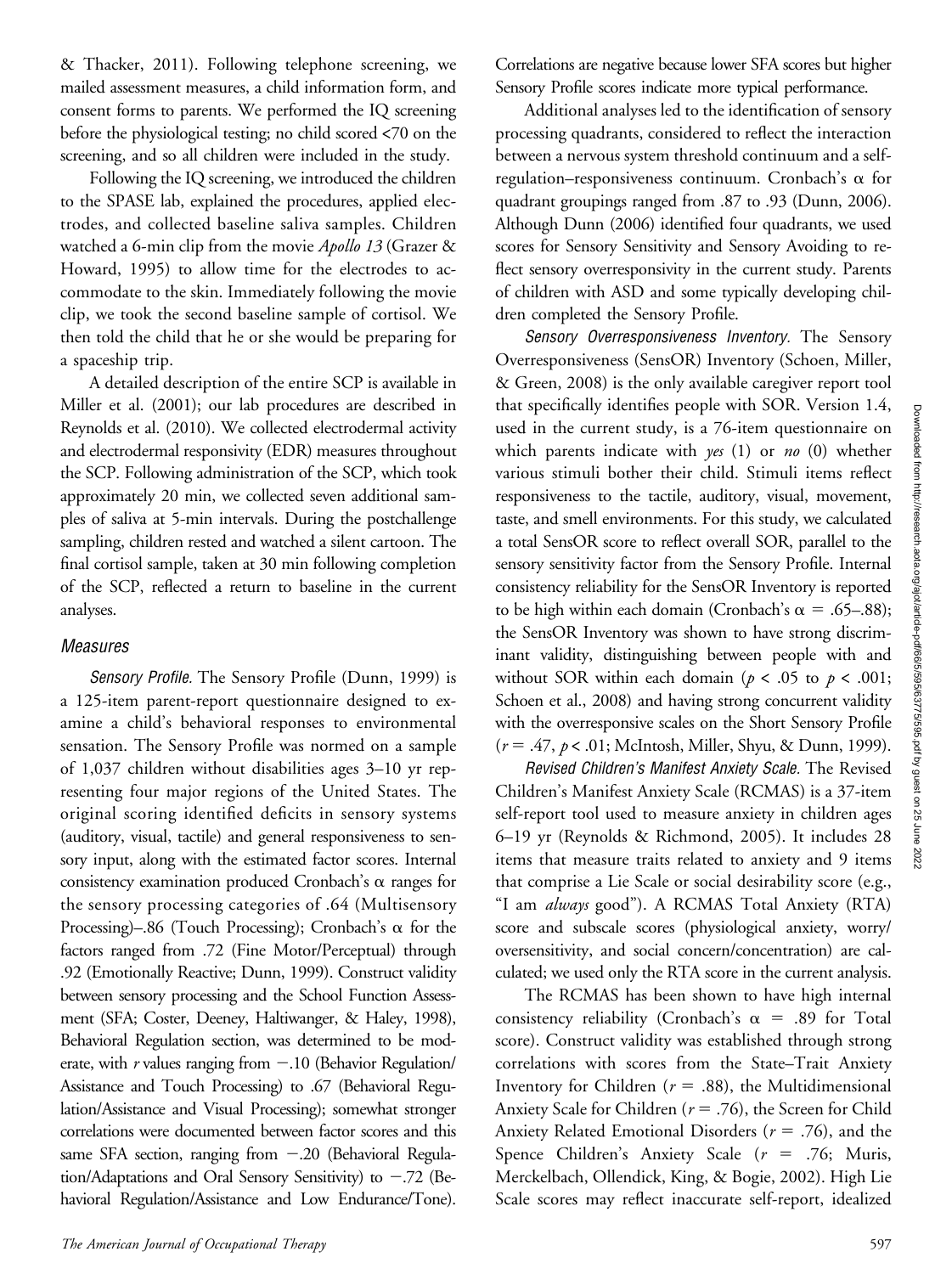sense of self, or inattention during the questionnaire process, providing a safeguard for child report. No children in the current study scored above 13 on the Lie Scale, and all RCMAS scores were considered valid for analysis. Higher scores on the RCMAS indicate greater levels of anxiety.

Electrodermal Response Measures. A measure of eccrine sweat gland activity, EDRs reflect sympathetic nervous system (SNS) responses to sensory stimuli. We assessed EDRs during a 3-min baseline, throughout the SCP, and during a 3-min recovery. Collection of EDRs followed the procedures recommended by Fowles and colleagues (1981) and previously reported for the SPASE Lab (Lane et al., 2010).

Several electrodermal measurement parameters have been used to assess tonic and phasic sympathetic activity and response to sensation, both of interest in the current study. In this study, tonic EDA, or skin conductance level (SCL), was averaged across a 3-min baseline (SCLbase) and during a 3-min recovery (SCLrec), providing a measure of baseline arousal and arousal level during recovery. The phasic, or reactivity, variable used was mean response magnitude across all domains. As is typical in studies evaluating magnitude of skin conductance responses, our magnitude data were positively skewed and required logarithmic transformation before analysis (Boucsein, 1992; Dawson, Schell, & Filion, 1990).

Salivary Cortisol. The children were instructed not to eat, drink, chew gum, or brush their teeth for 30 min before coming to the lab. In addition, parents were asked to withhold their child's ADHD medication (if applicable) for 24 hr before testing to eliminate any potential neurochemical interactions and interparticipant variation. We collected saliva as previously reported (Reynolds et al., 2010). Changes in cortisol take approximately 5 min to register and approximately 15–20 min to peak in human saliva (Hiramatsu, 1981; Schmidt, 1998). The entire SCP takes approximately 20 min to complete, making the initial cortisol response to the SCP (Cortbase) expected immediately following SCP completion and a return to tonic level expected by 30 min post SCP.

#### Analysis

We examined an adaptation of the primary SOR model proposed by Green and Ben-Sasson (2010). This model suggests that SOR becomes linked with specific objects and events and may result in specific phobias or avoidance, hypervigilance, hyperarousal, and subsequent generalized anxiety because of the unpredictability and uncontrollability of the sensory input. In modeling these parameters, we gauged SOR through the use of parentreport tools, the Sensory Profile, or the SensOR Inventory; scores were normalized by converting all to standard scores to represent a single SOR variable. We used SCLbase and Cortbase to reflect tonic arousal at the start of the SCP, average response magnitude (SRMag) to represent response to sensory challenge, and SCLrec to reflect a return to baseline arousal. RTA served as a measure of generalized anxiety.

We used path analysis (Wright, 1921) to test the mediation model, graphically represented in Figure 1. Path analysis is used to describe the directed relationships between a set of observed variables. General linear models (e.g., regression analysis, canonical correlation analysis, analysis of variance, multivariate analysis of covariance) can be represented as path analysis. Path analysis may also be considered as a submodel of structural equation models in which latent variables are used in the analysis. All model parameters are tested simultaneously in path analysis. Path analysis is well suited to test mediation models in which the effect of  $X$ (predictor) on  $Y$ (outcome) depends on the value of Z (mediator; MacKinnon, 2008).



Figure 1. Sensory responsivity mediates between baseline and outcome measures.

Cortbase = baseline cortisol; RTA = Total Anxiety score on the Revised Children's Manifest Anxiety Scale; SCLbase = baseline skin conductance level; SCLrec = skin conductance level during recovery;  $SOR =$  sensory overresponsivity; SRMag  $=$  mean magnitude of the specific response.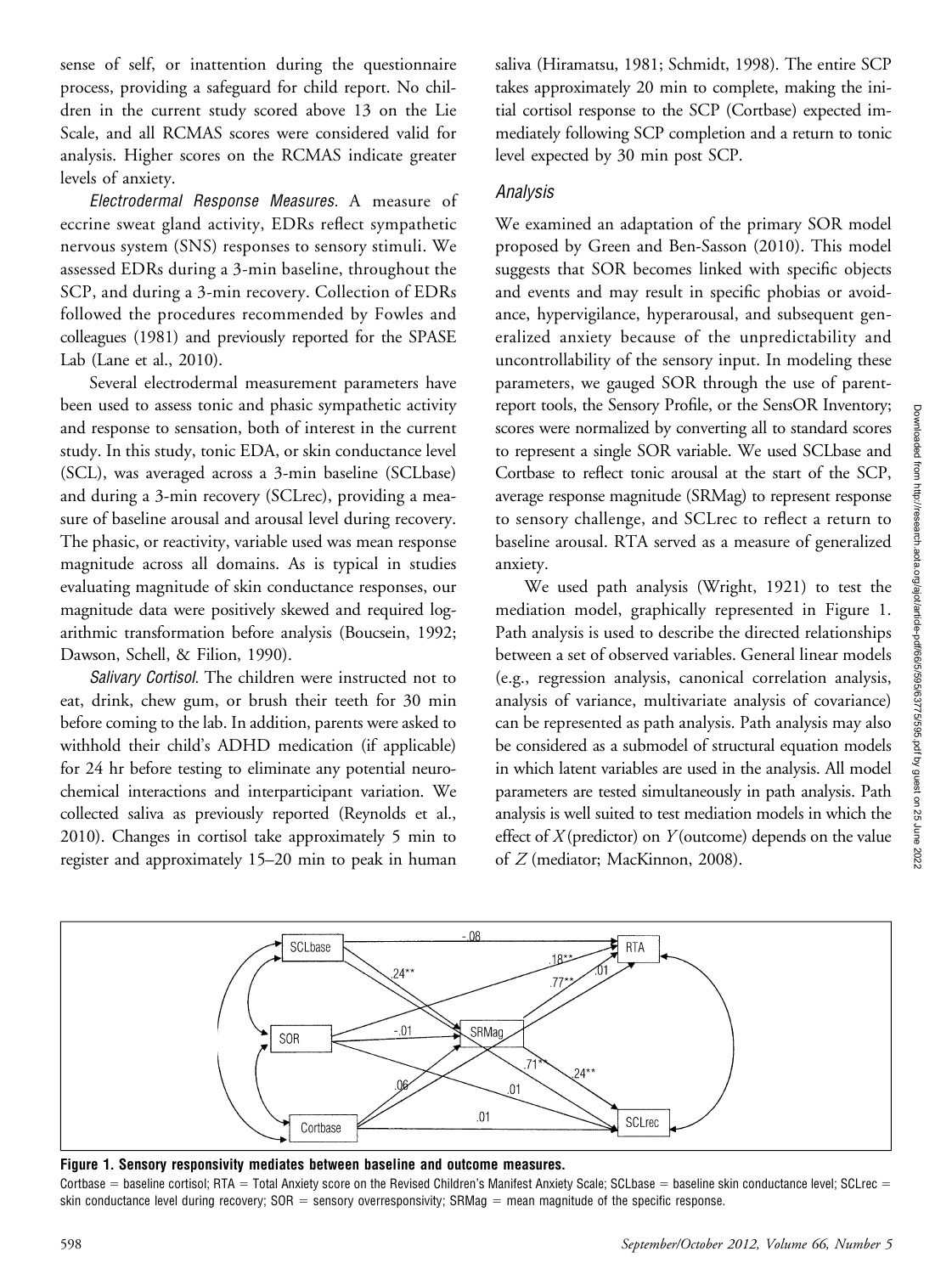We investigated the hypothesis that the SRMag mediates the relationship between predictors (SCLbase, Cortbase, SOR) and outcomes (RTA and SCLrec). The total effect of a predictor and an outcome is the sum of the direct effect of predictor on outcome (e.g., SCLbase  $\rightarrow$ RTA) plus the indirect effect of the predictor on outcome through the mediator (SCLbase  $\rightarrow$  SRMag  $\rightarrow$  RTA). This later, indirect effect represents the mediation pathway. Thus, in addition to estimating and testing the path coefficients in Figure 1, we tested the statistical significance of specific mediational pathways. We used the fullinformation maximum likelihood method to estimate the model, which uses all available data without inserting values for each missing datum (imputation). We used the Mplus program (Muthén & Muthén, 1998–2010) to estimate the mediational model.

# Results

Demographic data for the children are shown in Table 1. The mediational model converged properly. Standardized parameter estimates appear in Figure 1. The SRMag fully mediates the relationship between SCLbase and RTA. That is, the relationship between SCLbase and RTA becomes null after controlling for SRMag. The relationship between SCLbase and SCLrec is partially mediated; that is, the effect of SCLbase on SCLrec remains significant after taking into account the fact that SRMag is a significant mediator of the effect of SCLbase on SCLrec. Because the effects of both Cortbase and SOR on the SRMag are not significant, the SRMag does not mediate the effect of Cortbase and SOR on the two outcome variables (RTA and SCLrec). The direct effect of SOR on RTA was significant. Significant indirect effects (pathways) are given in Table 2.

# Discussion

Children with SOR demonstrate defensive or exaggerated avoidant responses to everyday sensations that people with more typical sensory processing do not find bothersome. Available tools rely on adult report of child sensory processing, and as such, behavioral measures of SOR rely on

#### Table 1. Child Demographics

|                 | N     |             | Mean Age $\pm$ SD | Mean Cognitive |
|-----------------|-------|-------------|-------------------|----------------|
| Group           | Girls | <b>Boys</b> | (mo)              | Score $\pm$ SD |
| ASD $(n = 23)$  |       | 21          | $109.2 \pm 20$    | $95.5 \pm 18$  |
| ADHD $(n = 38)$ | 11    | 27          | $101.5 \pm 22$    | $83.0 \pm 16$  |
| TYP $(n = 70)$  | 35    | 35          | $103.7 \pm 22$    | $112.7 + 14$   |

*Note*. ADHD = attention deficit hyperactivity disorder; ASD = autism spectrum disorders;  $SD =$  standard deviation; TYP = typically developing.

#### Table 2. Indirect Effects (Pathways)

| Specific Indirect Effect                          | р      |
|---------------------------------------------------|--------|
| $SCLbase \rightarrow SRMaa \rightarrow RTA$       | < .001 |
| Cortbase $\rightarrow$ SRMag $\rightarrow$ RTA    | ns     |
| $SOR \rightarrow SRMag \rightarrow RTA$           | ns     |
| $SCLbase \rightarrow SRMaq \rightarrow SCLrec$    | .05    |
| Cortbase $\rightarrow$ SRMag $\rightarrow$ SCLrec | ns     |
| $SOR \rightarrow SRMag \rightarrow SCLrec$        | ns     |

*Note.* Cortbase = baseline cortisol; ns = not significant; RTA = Total Anxiety score on the Revised Children's Manifest Anxiety Scale;  $SCL =$  skin conductance level; SCLbase = baseline SCL; SCLrec = SCL during recovery;  $SOR =$ sensory overresponsivity; SRMag  $=$  mean magnitude of the specific response.

secondary information. In the mediation model we identified, parent-reported SOR did not influence the magnitude of the child's physiological response to sensory challenge. This finding is consistent with the findings of Schoen, Miller, Brett-Green, and Nielsen (2009), in which SCL magnitude was unrelated to scores on the Short Sensory Profile in children with ASD. Although no research to date has examined differences in child versus parent perception of SOR, researchers have indicated that the relationship between child and parent perception of behavior is weak, particularly for behaviors that are difficult to observe (e.g., Achenbach, McConaughy, & Howell, 1987). Because we did not ask the children to complete self-reports of SOR or to engage in a performance assessment of sensory modulation, we can only surmise that parent and child perceptions might differ. In the future, measures that directly involve the child will become invaluable in developing a more thorough understanding of the perception of SOR.

Parent-reported SOR was strongly linked with our measure of generalized anxiety, the RCMAS Total Anxiety score. This tool is completed by the child but administered aloud to the child by the parent. Thus, the parent may influence the child's responses to the questions about anxiety, resulting in a measure of anxiety that reflects as much parent perception as child perception. We have found SOR and anxiety to be related in other investigations (Lane et al., 2010; Reynolds & Lane, 2009). This relationship provides some support for Green and Ben-Sasson's (2010) primary SOR model in that it points to SOR as a cause of child anxiety.

Our path model indicates that the intensity of response to sensory stimuli serves as a mediating variable between baseline arousal and attention, on the one hand, and anxiety (RTA) and recovery (SCLrec), on the other. Baseline SCL is commonly used as a measure of tonic arousal and attention; SCLs are influenced by multiple brain regions associated with these functions, including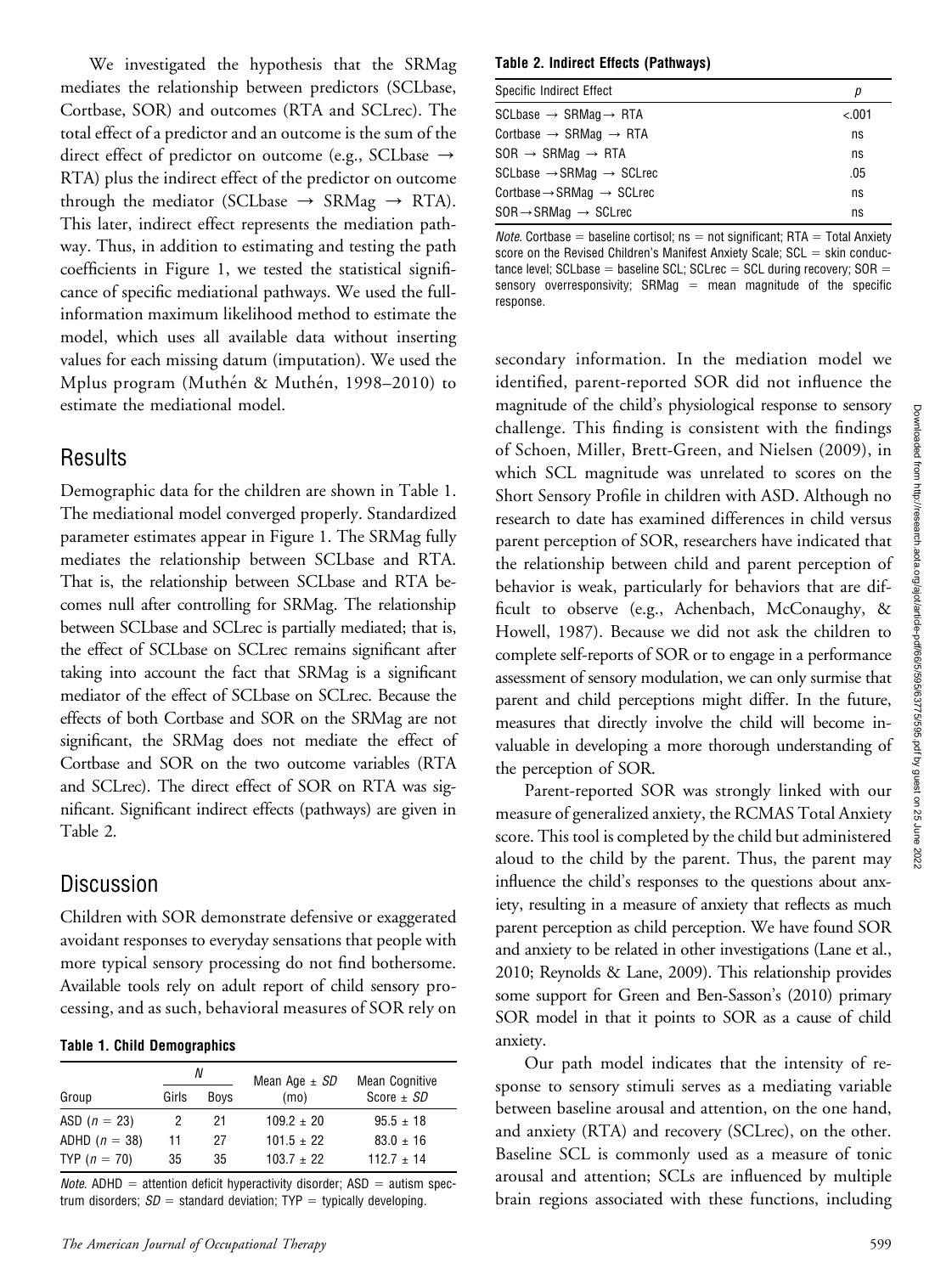the reticular formation, the limbic system, and the frontal cortex (Dawson, Schell, & Filion, 2007; Lee et al., 1988; Mangina & Beuzeron-Mangina, 1996; Sequeira, Hot, Silvert, & Delplanque, 2009). High arousal and hypervigilance, reflecting activation of these central nervous system regions, influence the magnitude of response to sensation. SCLrec is seen to reflect the ability of the SNS to return to a state of homeostasis following response to a perceived threat. Our model suggests that the magnitude of responsiveness to a sensory challenge determines both the ability of the nervous system to recover from the challenge, in this case return to baseline following the perceived threat of unpredictable and uncontrollable sensory challenge, and generalized anxiety, supporting the primary SOR model proposed by Green and Ben-Sasson (2010). Thus, although our current measurement tools do not allow us to adequately measure child-perceived SOR, tonic arousal and attention are related to anxiety and recovery of the SNS by way of the mediator variable, magnitude of response to sensory challenge. The relationship between our measured variable, mean EDR to sensory challenge, and child self-perception of SOR needs further investigation.

### Clinical Relevance

Our findings indicate that the strength of the physiological response to sensation is influenced by the initial state of arousal and attention. This finding is highly consistent with earlier suggestions by Ayres (1972) that defensive responses to (tactile) sensation vary with the child's emotional state and other experiences in that single day. Moreover, our model indicates that the response to sensation itself influences overall anxiety and the ability to return to a baseline state. Clinically, this concept is important to capture as we speak with parents, teachers, and administrators because it reframes the child's response as being attributable to the state of the nervous system and not to willfulness to behave poorly in various environments.

Unfortunately, available tools measuring sensory modulation in children rely on parent report to reflect how the child feels about routine sensory stimuli. Parent report is likely to reflect the parent's perception of the child's response across several days' time. In both this and prior work, we have shown that parent reflections on sensory responsivity correlate with measures of anxiety, and this notable relationship appears for typically developing children as well as children with ASD and ADHD. In the current study, SOR was causally related to anxiety, indicating that clinicians must understand both SOR and anxiety disorders; the two likely coexist in at least some children. That this work supports Green and Ben-Sasson's (2010) primary SOR model suggests that treatment of SOR and anxiety may need to begin by addressing sensory responsivity.

Tonic arousal level influences autonomic nervous system responsivity to sensory challenge. Moreover, the response of the autonomic nervous system to a sensory challenge mediates the extent of anxiety and the ability of the child to recover from challenge. Clinically, these complex relationships may help explain and validate the reports that children may find a given sensation bothersome on one day, in one context, but not on another day or in a different context. Both SOR and anxiety have the potential to interfere with participation in the routine activities of childhood; our best clinical approach will capitalize on development of a better understanding of these linkages.

### Limitations

Path analysis requires large data sets; this requirement necessitated grouping children across diagnostic groups for the current study. It would be intriguing in future work to examine these same variables in each group separately. It would also have been interesting to look at SOR within each sensory system because the literature suggests that responsiveness across sensory systems has some consistency (McIntosh, Miller, Shyu, & Hagerman, 1999) or can differ substantially (e.g., Liss et al., 2006). The available data set for the current analysis did not allow for these more detailed analyses.

### Implications for Occupational Therapy Practice

The results of this study have the following implications for occupational therapy practice:

- Arousal and attentional states are important to consider when working with children with SOR.
- Children showing SOR may also show anxiety, and anxiety may be made worse when bothersome sensations are experienced. Behaviorally this child may "recover" from an environmental "sensory challenge" more slowly than other children.
- Clinically, the complex relationship among arousal, anxiety, and SOR documented in this study may help explain and validate the variability in sensory responsivity often reported by parents and teachers.

# Conclusion

Occupational therapy researchers must develop either child self-report or child performance tools to measure sensory responsivity and determine their relationship to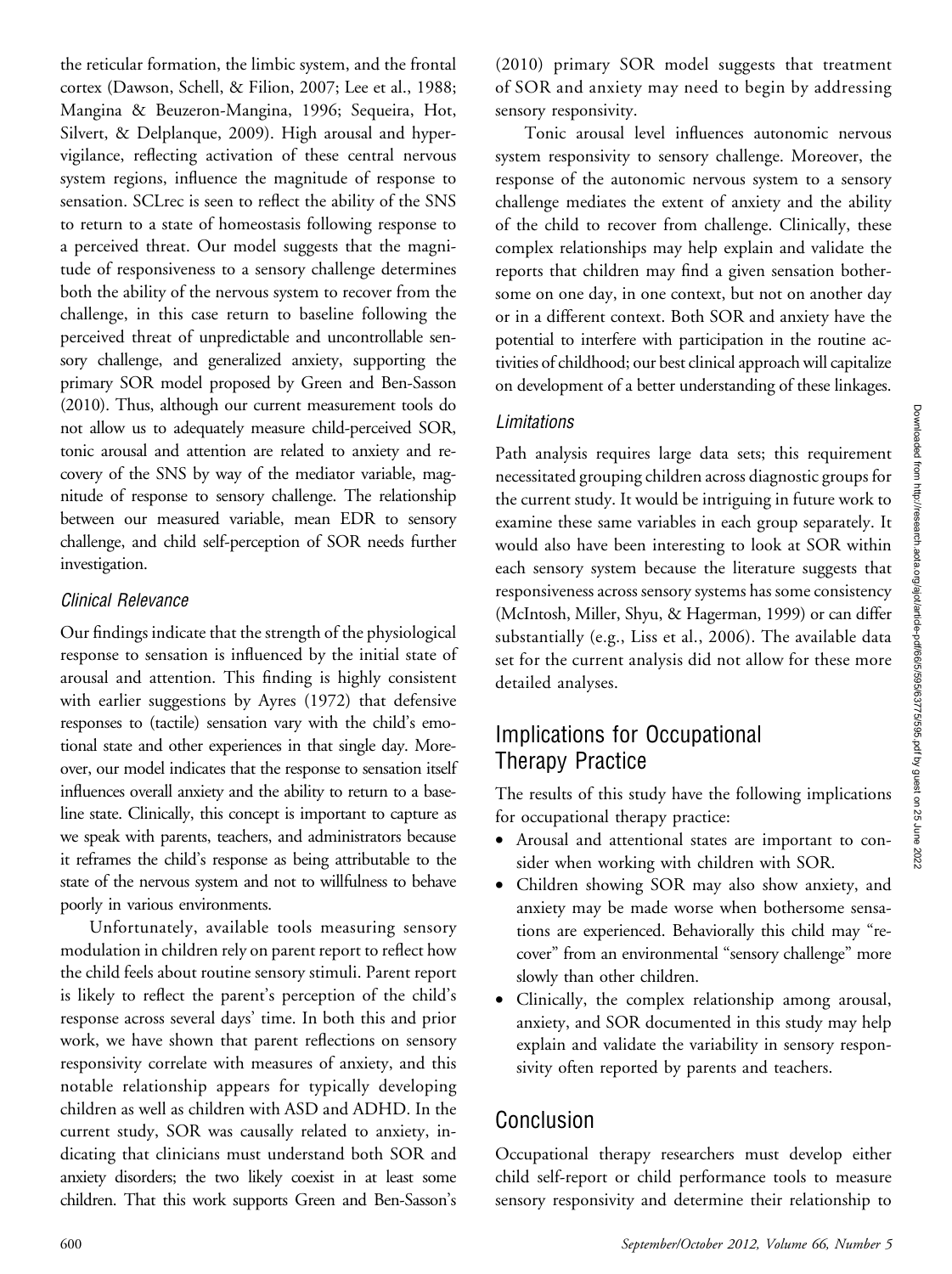parent report tools. We must also examine the child-based tools relative to the developing physiological measures of central nervous system responsiveness to sensory challenge. We have demonstrated that the intensity or magnitude of sensory responsivity mediates the relationship between baseline arousal and attention, on one hand, and outcome measures of anxiety and central nervous system recovery, on the other. SOR can prevent children from participating in the occupations of childhood; the greater our understanding of SOR, the more successful occupational therapy practitioners will be in developing effective interventions.  $\triangle$ 

### Acknowledgments

We thank the families and children who made this work possible, the Interactive Autism Network for their help with participant recruitment, the members of the Sensory Integration Research Collaborative for their thoughts and feedback throughout the research process, and the graduate research assistants participating in this work. This research was supported by the National Institutes of Health General Clinical Research Center (Grant M01 RR00065, National Center for Research Resources, National Institutes of Health), the American Occupational Therapy Foundation, and the Virginia Commonwealth University A. D. Williams research development fund.

### References

- Abikoff, H. B. (2002). Observed classroom behavior of children with ADHD: Relationship to gender and comorbidity. Journal of Abnormal Psychology, 30, 1–20.
- Achenbach, T. M., McConaughy, S. H., & Howell, C. T. (1987). Child/adolescent behavioral and emotional problems: Implications of cross-informant correlations for situational specificity. Psychological Bulletin, 101, 213-232. http://dx.doi.org/10.1037/0033-2909.101.2.213
- Ayres, A. J. (1972). Sensory integration and learning disorders. Los Angeles: Western Psychological Services.
- Baranek, G. T., David, F. J., Poe, M. D., Stone, W. L., & Watson, L. R. (2006). Sensory Experiences Questionnaire: Discriminating sensory features in young children with autism, developmental delays, and typical development. Journal of Child Psychology and Psychiatry, and Allied Disciplines, 47, 591–601. http://dx.doi.org/10.1111/j.1469- 7610.2005.01546.x
- Ben-Sasson, A., Carter, A. S., & Briggs-Gowan, M. J. (2009). Sensory overresponsivity in elementary school: Prevalence and social emotional correlates. Journal of Abnormal Child Psychology, 37, 705–716. http://dx.doi.org/10.1007/s10802- 008-9295-8
- Ben-Sasson, A., Hen, L., Fluss, R., Cermak, S. A., Engel-Yeger, B., & Gal, E. (2009). A meta-analysis of sensory modulation symptoms in individuals with autism spectrum dis-

orders. Journal of Autism and Developmental Disorders, 39, 1–11. http://dx.doi.org/10.1007/s10803-008-0593-3

- Boucsein, W. (1992). Electrodermal activity. New York: Plenum Press.
- Coster, W., Deeney, T., Haltiwanger, J., & Haley, S. (1998). School Function Assessment. San Antonio, TX: Psychological Corporation.
- Dawson, M. E., Schell, A. M., & Filion, D. L. (1990). The electrodermal system. In J. T. Cacioppo & L. G. Tassinary (Eds.), Principles of psychophysiology: Physical, social, and inferential elements (pp. 294–324). New York: Cambridge University Press.
- Dawson, M. E., Schell, A. M., & Filion, D. L. (2007). The electrodermal system. In J. T. Cacioppo, L. G. Tassinary, & G. G. Berntson (Eds.), Handbook of psychophysiology (3rd ed., pp. 159–181). New York: Cambridge University Press.
- Dunn, W. (1999). The Sensory Profile: User's manual. San Antonio, TX: Psychological Corporation.
- Dunn, W. (2006). Sensory Profile Supplement: User's manual. San Antonio, TX: Pearson.
- Dunn, W., & Bennett, D. (2002). Patterns of sensory processing in children with attention deficit hyperactivity disorder. Occupational Therapy Journal of Research, 22(1), 4–15.
- Fowles, D. C., Christie, M. J., Edelberg, R., Grings, W. W., Lykken, D. T., & Venables, P. H. (1981). Committee report: Publication recommendations for electrodermal measurements. Psychophysiology, 18, 232–239. http://dx.doi.org/ 10.1111/j.1469-8986.1981.tb03024.x
- Grazer, B. (Producer), & Howard, R. (Director). (1995). Apollo 13 [Motion picture]. United States: Imagine Entertainment.
- Green, S. A., & Ben-Sasson, A. (2010). Anxiety disorders and sensory over-responsivity in children with autism spectrum disorders: Is there a causal relationship? Journal of Autism and Developmental Disorders, 40, 1495–1504. http://dx. doi.org/10-1007/s10803-010-1007
- Hiramatsu, R. (1981). Direct assay of cortisol in human saliva by solid phase radioimmunoassay and its clinical applications. Clinica Chimica Acta, 117, 239–249. http://dx.doi. org/10.1016/0009-8981(81)90043-7
- Jensen, P. S., Hinshaw, S. P., Kraemer, H. C., Lenora, N., Newcorn, J. H., Abikoff, H. B., et al. (2001). ADHD comorbidity findings from the MTA study: Comparing comorbid subgroups. Journal of the American Academy of Child and Adolescent Psychiatry, 40, 147–158. http://dx. doi.org/10.1097/00004583-200102000-00009
- Johnson, F. N. (1975). Depression: Some proposals for future research. Diseases of the Nervous System, 36, 228–232.
- Joosten, A. V., & Bundy, A. C. (2010). Sensory processing and stereotypical and repetitive behaviour in children with autism and intellectual disability. Australian Occupational Therapy Journal, 57(6), 366–372. http://dx.doi.org/10.1111/j.1440- 1630.2009.00835.x
- Kalpogianni, D. (2002). Focus on research—Sensory characteristics of boys with attention deficit hyperactivity disorder: A comparison of their performance on the Sensory Profile to boys without disabilities. British Journal of Occupational Therapy, 65(10), 475.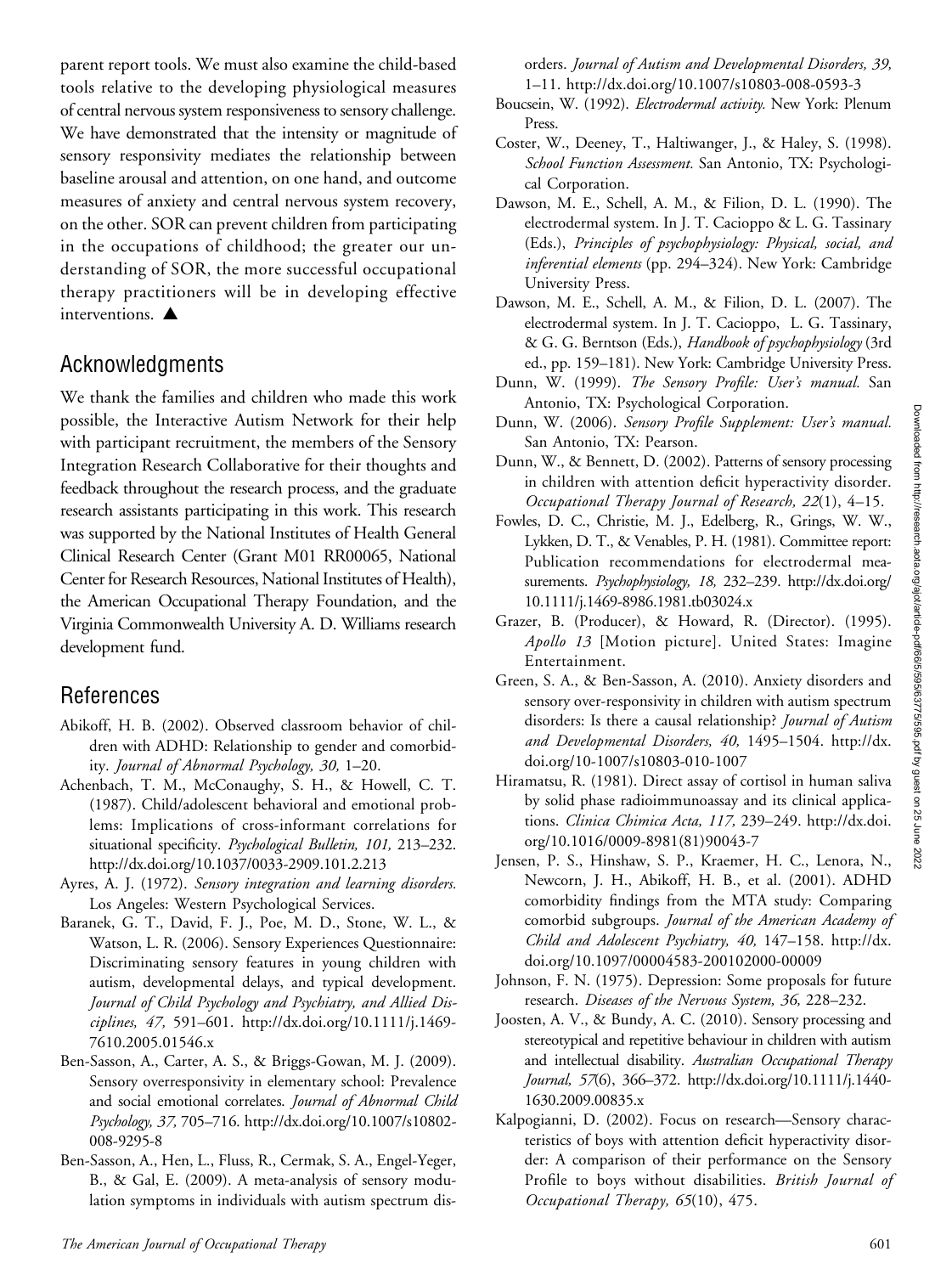- Lane, S. J., Reynolds, S., & Thacker, L. (2010). Sensory overresponsivity and ADHD: Differentiating using electrodermal responses, cortisol, and anxiety. Frontiers in Integrative Neuroscience, 4, 1–14. http://dx.doi.org/10.3389/fnint.2010.00008
- Lee, G. P., Arena, J. G., Meador, K. J., Smith, J. R., Loring, D. W., & Flanigin, H. F. (1988). Change in autonomic responsiveness following bilateral amygdalotomy in humans. Neuropsychiatry, Neuropsychology, and Behavioral Neurology, 1, 119–129.
- Leekam, S. R., Nieto, C., Libby, S. J., Wing, L., & Gould, J. (2007). Describing the sensory abnormalities of children and adults with autism. Journal of Autism and Developmental Disorders, 37, 894–910. http://dx.doi.org/10.1007/s10803- 006-0218-7
- Liss, M., Saulnier, C., Fein, D., & Kinsbourne, M. (2006). Sensory and attention abnormalities in autistic spectrum disorders. Autism, 10, 155–172. http://dx.doi.org/10. 1177/1362361306062021
- Lord, C., Risi, S., Lambrecht, L., Cook, E. H., Leventhal, B. L., DiLavore, P. C., et al. (2000). The Autism Diagnostic Observation Schedule–Generic: A standard measure of social and communication deficits associated with the spectrum of autism. Journal of Autism and Developmental Disorders, 30, 205–223. http://dx.doi.org/10.1023/A: 1005592401947
- Lord, C., Rutter, M., & Le Couteur, A. (1994). Autism Diagnostic Interview–Revised: A revised version of a diagnostic interview for caregivers of individuals with possible pervasive developmental disorders. Journal of Autism and Developmental Disorders, 24, 659–685. http://dx.doi.org/ 10.1007/BF02172145
- MacKinnon, D. P. (2008). Introduction to statistical mediation analysis. New York: Erlbaum.
- MacNeil, B. M., Lopes, V. A., & Minnes, P. M. (2009). Anxiety in children and adolescents with autism spectrum disorders. Research in Autism Spectrum Disorders, 3, 1–21. http://dx.doi.org/10.1016/j.rasd.2008.06.001
- Mangeot, S. D., Miller, L. J., McIntosh, D. N., McGrath-Clarke, J., Simon, J., Hagerman, R. J., et al. (2001). Sensory modulation dysfunction in children with attentiondeficit-hyperactivity disorder. Developmental Medicine and Child Neurology, 43, 399–406. http://dx.doi.org/10.1017/ S0012162201000743
- Mangina, C. A., & Beuzeron-Mangina, J. H. (1996). Direct electrical stimulation of specific human brain structures and bilateral electrodermal activity. International Journal of Psychophysiology, 22, 1–8. http://dx.doi.org/10.1016/0167- 8760(96)00022-0
- McIntosh, D. N., Miller, L. J., Shyu, V., & Dunn, W. (1999). Overview of the Short Sensory Profile (SSP). In W. Dunn (Ed.), The Sensory Profile (pp. 59–74). San Antonio, TX: Psychological Corporation.
- McIntosh, D. N., Miller, L. J., Shyu, V., & Hagerman, R. J. (1999). Sensory-modulation disruption, electrodermal responses, and functional behaviors. Developmental Medicine and Child Neurology, 41, 608–615. http://dx.doi.org/10. 1017/S0012162299001267
- Miller, L. J., Reisman, J. E., McIntosh, D. N., & Simon, J. (2001). An ecological model of sensory modulation: Per-

formance of children with fragile X syndrome, autistic disorder, attention-deficit/hyperactivity disorder, and sensory modulation disorder. In S. Smith Roley, E. I. Blanche, & R. C. Schaaf (Eds.), Understanding the nature of sensory integration with diverse populations (pp. 57–88). Philadelphia: Therapy Skill Builders.

- Muris, P., Merckelbach, H., Ollendick, T., King, N., & Bogie, N. (2002). Three traditional and three new childhood anxiety questionnaires: Their reliability and validity in a normal adolescent sample. Behaviour Research and Therapy, 40, 753–772. http://dx.doi.org/10.1016/S0005-7967  $(01)00056-0$
- Muthén, L. K., & Muthén, B. O. (1998–2010). Mplus user's guide (6th ed.). Los Angeles: Author.
- Parush, S., Sohmer, H., Steinberg, A., & Kaitz, M. (2007). Somatosensory function in boys with ADHD and tactile defensiveness. Physiology and Behavior, 16, 553–558.
- Pfeiffer, B., Kinnealey, M., Reed, C., & Herzberg, G. (2005). Sensory modulation and affective disorders in children and adolescents with Asperger's disorder. American Journal of Occupational Therapy, 59, 335–345. http://dx.doi.org/ 10.5014/ajot.59.3.335
- Pliszka, S. R. (2003). Psychiatric comorbidities in children with attention deficit hyperactivity disorder: Implications for management. Paediatric Drugs, 5, 741–750. http://dx. doi.org/10.2165/00148581-200305110-00003
- Psychological Corporation. (1999). Wechsler Abbreviated Scale of Intelligence manual. San Antonio, TX: Author.
- Reynolds, C. R., & Richmond, B. O. (2005). Revised Children's Manifest Anxiety Scale (RCMAS) (9th ed.). Los Angeles: Western Psychological Services.
- Reynolds, S., & Lane, S. J. (2009). Sensory overresponsivity and anxiety in children with ADHD. American Journal of Occupational Therapy, 63, 433–440. http://dx.doi.org/10. 5014/ajot.63.4.433
- Reynolds, S., Lane, S. J., & Gennings, C. (2010). The moderating role of sensory over-responsivity in HPA activity: A pilot study with children diagnosed with ADHD. Journal of Attention Disorders, 13, 468–478. http://dx.doi.org/10. 1177/1087054708329906
- Reynolds, S., Lane, S. J., & Thacker, L. (2011). Sensory processing, physiological stress, and sleep behaviors in children with and without autism spectrum disorder. OTJR: Occupation, Participation and Health, 31, 246–257.
- Schatz, D. B., & Rostain, A. L. (2006). ADHD with comorbid anxiety: A review of the current literature. Journal of Attention Disorders, 10, 141–149. http://dx.doi.org/ 10.1177/1087054706286698
- Schmidt, N. A. (1998). Salivary cortisol testing in children. Issues in Comprehensive Pediatric Nursing, 20, 183–190. http://dx.doi.org/10.3109/01460869709028262
- Schoen, S. A., Miller, L. J., Brett-Green, B., & Nielsen, D. M. (2009). Physiological and behavioral differences in sensory processing: A comparison of children with autism spectrum disorder and sensory modulation disorder. Frontiers in Integrative Neuroscience, 3, 29. http://dx.doi.org/10. 3389/neuro.07.029.2009
- Schoen, S. A., Miller, L. J., & Green, K. E. (2008). Pilot study of the Sensory Over-Responsivity Scales: Assessment and